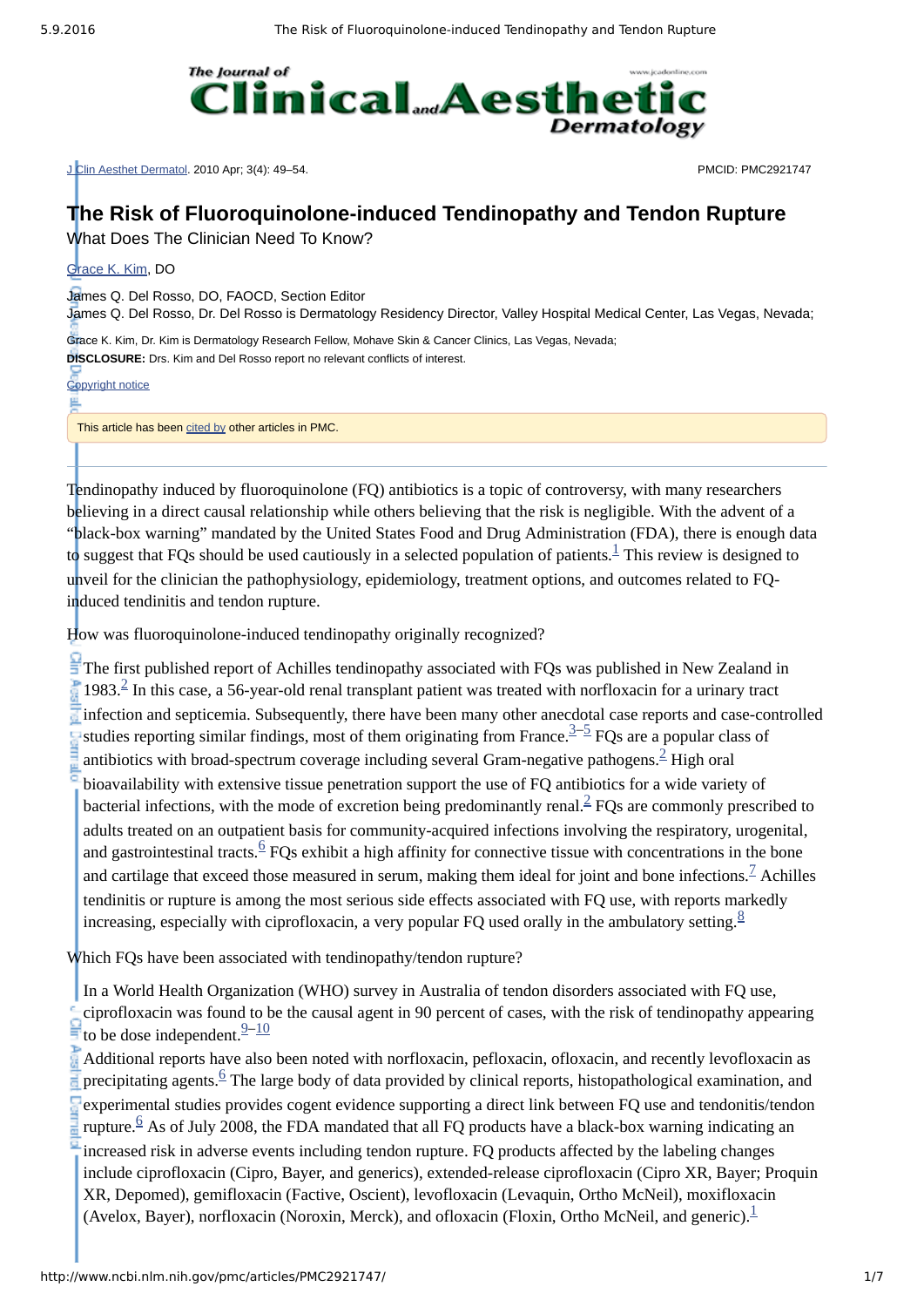What are the risk factors associated with FQ-induced tendinopathy/tendon rupture?

Risk factors associated with FQ-induced tendon disorders include age greater than 60 years, corticosteroid therapy, renal failure, diabetes mellitus, and a history of musculoskeletal disorders.<sup>[11](#page-4-9)</sup> Further details on risk factors associated with FQ use are discussed below.

What FQ agents other than ciprofloxacin have been reported to predispose patients to tendinopathy/tendon rupture?

According to past epidemiological studies, pefloxacin and ofloxacin were frequently associated with tendon disorders based on case reports.  $\frac{12,13}{2}$  $\frac{12,13}{2}$  $\frac{12,13}{2}$  $\frac{12,13}{2}$  Overall, ofloxacin appears to exhibit a stronger association.  $\frac{14-17}{2}$  $\frac{14-17}{2}$  $\frac{14-17}{2}$ 

What basic information is known about Achilles tendinopathy?

Achilles tendinopathy is considered an overuse syndrome from excessive loading of the tendon during vigorous training activity. $^{11}$  $^{11}$  $^{11}$  Possible mechanical causes include poor gastrocnemius-soleus flexibility, lowflexibility shoes, muscle fatigue resulting in tendon elongation, and micro-tearing. $^{11}$  $^{11}$  $^{11}$  Achilles tendon rupture (ATR) is a condition that manifests as a complete or partial rupture of the Achilles tendon.<sup>[3](#page-4-2)</sup> The prevalence of ATR has been reported in a number of studies with a range of 6 to 37/100,000 persons and increases with age. $^{18}$  $^{18}$  $^{18}$  There is a peak incidence of ATR in middle-aged individuals due to weakening of the tendon from a decline in physical activity, although rheumatoid arthritis, male gender (2:1), and use of corticosteroids are additional risk factors. $^{18}$  $^{18}$  $^{18}$  Exposure to corticosteroids, both systemic and with local application, has been reported to be a common antecedent of ATR and is thought to increase risk of rupture through tendon atrophy and weakening. $\frac{19-23}{2}$  $\frac{19-23}{2}$  $\frac{19-23}{2}$  The combination of corticosteroid use, renal failure, and FQ use has been associated with ATR up to one year after FQ antibiotic exposure.<sup>[5](#page-4-3)</sup> Achilles tendonitis precedes acute rupture when associated with FQ-induced tendinopathy. $\frac{24}{ }$  $\frac{24}{ }$  $\frac{24}{ }$  Although most young individuals recover completely following tendon rupture, ATR can be associated with considerable morbidity and loss of function, especially among the elderly,  $\Box$  thus emphasizing the importance of assessing for risk factors and recognizing early symptoms of tendinitis.<sup>[24](#page-5-4)-[26](#page-5-5)</sup>

What adverse events are associated with FQ use?

The most common adverse effects associated with FQ use are gastrointestinal (1–7%), neurological (0.1– 0.3%), cutaneous eruptions (0.5–2.5%), gait disturbances (<1%), elevation of serum transaminases (1.8– 2.5%), and hematological abnormalities (very rare). $^{27}$  $^{27}$  $^{27}$  These side effects associated with fluoroquinolones are infrequent (usually 4–8%), overall minor or mild in severity (1–2.8% requiring cessation of treatment), dose dependent, and reversible.<sup>[27](#page-5-6)</sup>

What epidemiological and clinical data are available about FQ-induced tendinopathy including tendon rupture?

FQ-induced tendinopathy has been observed at various dosages, with the most profound effects at higher dosages.<sup>[28](#page-5-7)</sup> The average age of FQ-induced tendinopathy is 64 years, with a male-to-female ratio of 2:1, and a 27-percent incidence of bilateral involvement. $6$  Although more than 95 percent of cases of tendinitis/rupture secondary to FQ involve the Achilles tendon, other reported sites of tendon involvement include the quadriceps, peroneus brevis, and rotator cuff.<sup>[29](#page-5-8)</sup> Although there is no definitive explanation as to why druginduced tendinopathy/rupture most frequently involves the Achilles tendon, it has been theorized that the rapid and immense loading during weight-bearing activities (i.e., walking, running, athletic activities) may place the Achilles tendon at greater risk than other tendon sites. $\frac{12}{2}$  $\frac{12}{2}$  $\frac{12}{2}$  Based on epidemiological data, when compared to other classes of antibiotics, FQs demonstrate a 3.8-fold greater risk for development of Achilles tendinitis/rupture. $\frac{30}{10}$  $\frac{30}{10}$  $\frac{30}{10}$  In addition, in a large population-based case control analysis, patients treated with FQs exhibited a substantially increased risk of developing tendon disorders overall (1.7-fold), tendon rupture (1.3-fold), and ATR (4.1-fold).<sup>[3](#page-4-2)</sup> In the same study, compared to age-matched controls, patients taking FQs with concurrent exposure to corticosteroids were found to experience a compounding effect on the risk of tendon rupture, specifically a 46-fold greater predisposition.  $\frac{3}{4}$  $\frac{3}{4}$  $\frac{3}{4}$  Age also appears to correlate with a greater risk of FQinduced tendinopathy. It has been estimated that 2 to 6 percent of all ATRs among patients greater than 60 years of age could be attributed to the use of a FQ. $^{16}$  $^{16}$  $^{16}$  Additionally, patients greater than 60 years of age who were recently treated with a FQ for 1 to 30 days were at a 1.5-fold and a 2.7-fold greater risk for development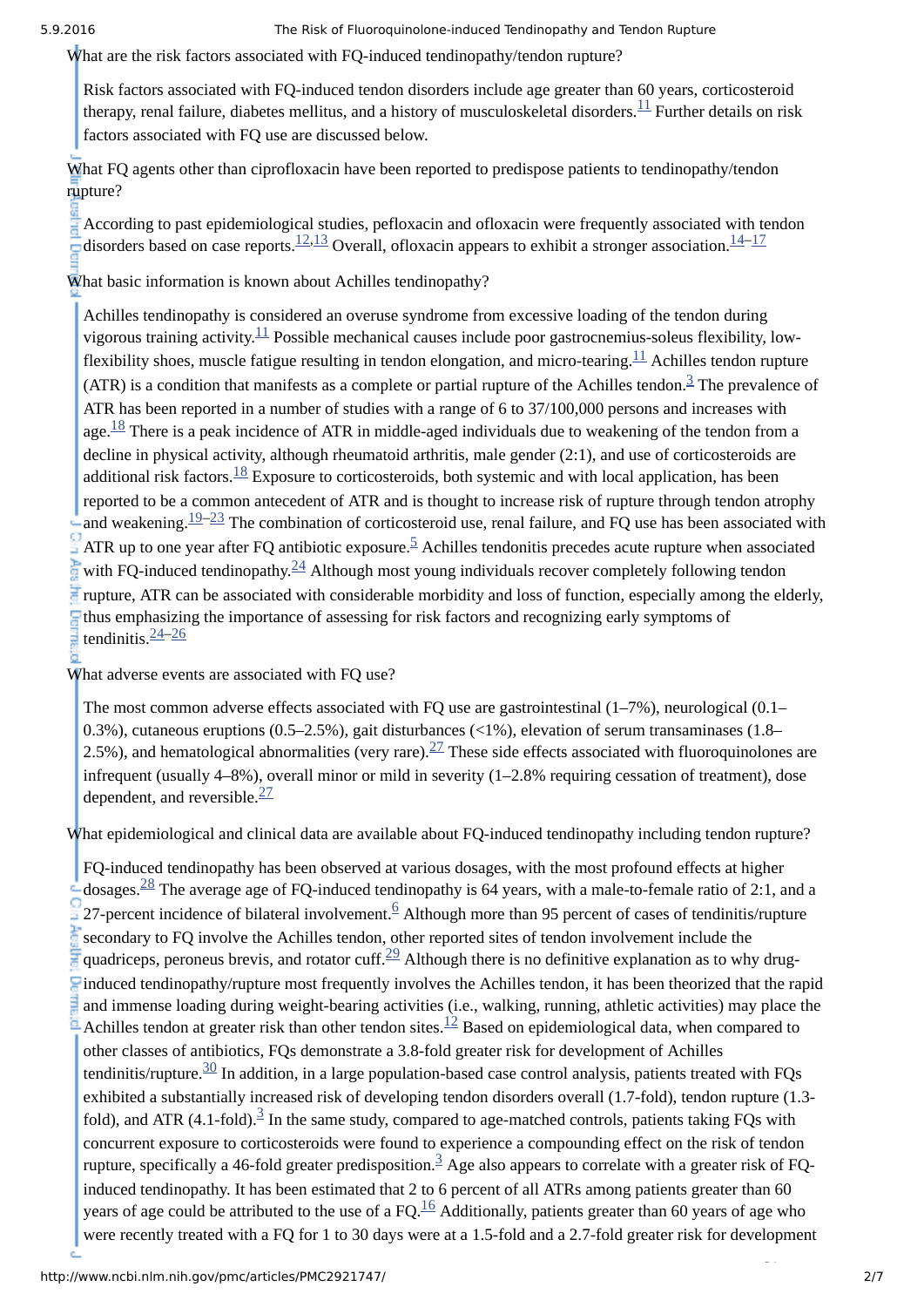of tendon disorders and tendon rupture as compared to patients less than 60 years of age, respectively. $\frac{31}{21}$  $\frac{31}{21}$  $\frac{31}{21}$  Some authors have recommended that patients with a history of Achilles tendinitis and advanced age should not be prescribed FQ antibiotics.  $\frac{32}{2}$  $\frac{32}{2}$  $\frac{32}{2}$  Although the prevalence of FQ-induced tendon injury is low in the general population (0.14–0.4%), the risk of tendinitis/tendon rupture is substantially increased in patients with chronic renal failure, hemodialysis, and systemic corticosteroid therapy.<sup>[31](#page-5-10)[,33](#page-5-12)[–37](#page-5-13)</sup> Decreased renal clearance of FQ may also play a contributory role in predisposing patients to tendinopathies. $^{33}$  $^{33}$  $^{33}$  In addition, according to the FDA safety information and adverse event reporting program, kidney, heart, and lung transplant recipients are at an increased risk for development of tendinopathies associated with FQ use.<sup>[1](#page-4-0)</sup> Obesity, hyperlipidemia, hyperparathyroidism, musculoskeletal disorders, and diabetes are all wellestablished risk factors for tendinopathy/tendon rupture, and with their risk potential possibly exacerbated by concurrent FQ exposure.<sup>[3](#page-4-2)</sup>

What is the latency period between the onset of FQ exposure and development of tendinopathy/tendon rupture?

The mean latency period between the start of FQ treatment and occurrence of tendinopathy has been reported to be a few hours to months, with a median onset of 6 days. $\frac{3}{2}$  $\frac{3}{2}$  $\frac{3}{2}$  In one report, half of tendon ruptures occurred within one week of FQ administration, with symptoms starting within two hours in one patient.  $6$ 

Approximately 85 percent of patients present in less than one month, with 20 percent having a history of oral corticosteroid use.<sup> $\overline{6}$  $\overline{6}$  $\overline{6}$ </sup> Available data indicates that the risk of a person suffering an ATR was three-fold higher within 90 days of using a FQ for the first time. $\frac{38}{3}$  $\frac{38}{3}$  $\frac{38}{3}$  Approximately 41 to 50 percent of patients with FQ-induced tendinopathy experienced ATR even after FQ therapy was discontinued. $^{4,15}_{-}$  $^{4,15}_{-}$  $^{4,15}_{-}$  $^{4,15}_{-}$  $^{4,15}_{-}$ 

What is the suggested pathophysiology of FQ-induced tendinopathy/tendon rupture?

The exact pathophysiology of FQ-induced tendinopathy remains elusive; however, some concepts have been suggested. FQs are synthetic antibiotics that act by inhibiting bacterial DNA gyrase (topoisomerase II). $\frac{27}{2}$  $\frac{27}{2}$  $\frac{27}{2}$ DNA gyrase is directly involved in DNA replication and cell division. $^{10}$  $^{10}$  $^{10}$  Theoretically, FQs should not exert a negative effect on human cell lines because the affected bacterial enzymes have little homology with mammalian DNA gyrase. $\frac{10}{10}$  $\frac{10}{10}$  $\frac{10}{10}$  However, it is possible that FQs have a direct cytotoxic effect on enzymes found in mammalian musculoskeletal tissue. ${}^{10}$  ${}^{10}$  ${}^{10}$  Because animal studies have shown that FQs may damage juvenile weight-bearing joints, most FQs are contraindicated in children and during pregnancy and lactation.<sup>[39–](#page-6-1)[40](#page-6-2)</sup> FQs have chelating properties against several metal ions (e.g., calcium, magnesium, aluminum), and have been known to cause direct toxicity to type 1 collagen synthesis and promote collagen degradation.<sup>[33,](#page-5-12)[35](#page-5-14)</sup> Experiments on immature laboratory animals (dogs, rabbits, and rats) have shown that FQs cause cartilage damage by inducing necrosis of chondrocytes (36 hours after treatment), disruption of the extracellular matrix, and formation of vesicles and fissures at the articular surface. $\frac{41}{n}$  $\frac{41}{n}$  $\frac{41}{n}$  *In-vitro* studies in cultured tendon cells have confirmed the clinical observation that FQs can increase the risk of tendon rupture. $\frac{42}{ }$  $\frac{42}{ }$  $\frac{42}{ }$  Under normal circumstances, the rate of matrix turn-over and tendon fibroblast is low. $^{10}$  $^{10}$  $^{10}$  Other precipitating factors, such as age and corticosteroid use, do not allow the tendon to repair adequately, resulting in irreversible matrix  $\frac{43}{1}$  $\frac{43}{1}$  $\frac{43}{1}$  It has been theorized that FQs disproportionately affect human tendons that have a limited capacity for repair, such as in older patients or structural compromise (i.e., pre-existing tendinopathy or  $\frac{10}{2}$  $\frac{10}{2}$  $\frac{10}{2}$ 

What are the clinical manifestations of FQ-induced tendinopathy/tendon rupture?

The Achilles tendon is most commonly affected in FQ-induced tendinopathy, occurring in 89.8 percent of cases; however, other tendons, such as biceps brachii, supraspinatus, and extensor pollicis longus, can also be affected. $\frac{11}{11}$  $\frac{11}{11}$  $\frac{11}{11}$  Other sites included the triceps epicondyle, flexor tendon sheath, patellar tendon, quadriceps muscle, rotator cuff, and subscapularis terrea. $\frac{33}{5}$  $\frac{33}{5}$  $\frac{33}{5}$  Up to 50 percent of cases may present with bilateral involvement. $\frac{44}{ }$  $\frac{44}{ }$  $\frac{44}{ }$  Depending on the degree of involvement of the joint, patients may experience pain, swelling, or inflammation in the tendon area for up to two weeks before rupture occurs. $^{\underline{1}}$  $^{\underline{1}}$  $^{\underline{1}}$  Signs of tendon rupture can include a "snap" or "pop" in the area, bruising, or immobility of the joint.<sup>[1](#page-4-0)</sup> Tendon rupture is almost always preceded by spontaneous pain at the bony insertion 2 to 3cm above the insertion point, believed to be correlated with diminished vascularization at this anatomic site.<sup>[27](#page-5-6)</sup> FQ-induced tendinitis is distinguished from other forms of tendinopathy by both the abrupt onset and sharp pain that occur spontaneously upon walking or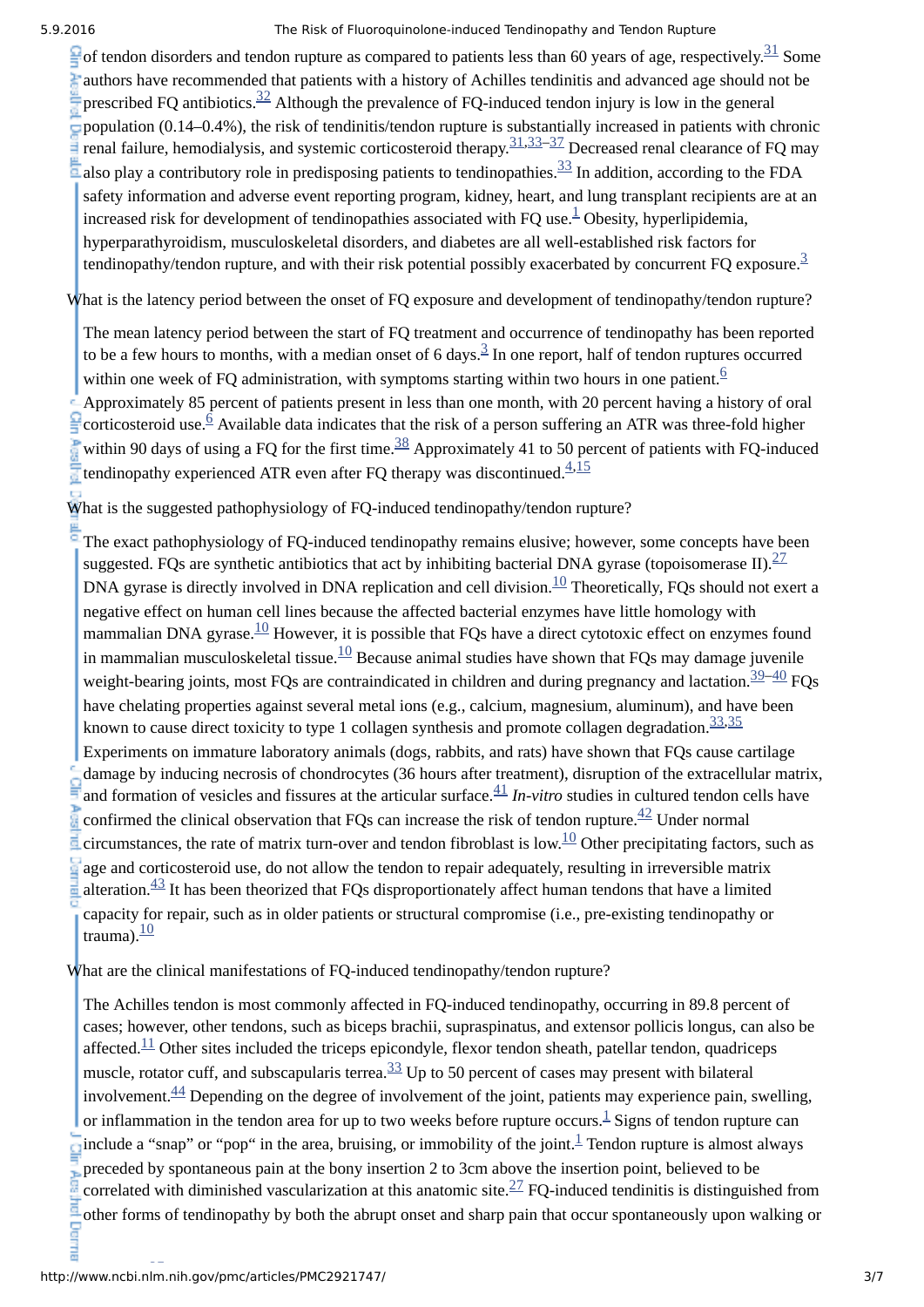palpation. $^{27}$  $^{27}$  $^{27}$  With Achilles involvement, patients can experience difficulty to perform plantar flexion of the foot (Thompson'; ssign). $\frac{27}{3}$  $\frac{27}{3}$  $\frac{27}{3}$ 

What histological findings have been found in cases of FQ-induced tendinopathy?

Histologically, interstitial edema and severe degenerative changes with absence of an inflammatory infiltrate are seen in FQ-induced tendinopathy, findings which have also been observed in overuse conditions in athletes. $\frac{11}{1}$  $\frac{11}{1}$  $\frac{11}{1}$  Chondrocyte depletion and fissures on adjacent nonruptured tendons are also suggestive of direct toxicity related to FQ exposure. $6/6$  $6/6$  Importantly, these findings lack specificity and closely resemble those found with idiopathic tendon ruptures. $^{27}$  $^{27}$  $^{27}$  In one study, FQ-induced Achilles tendinopathy showed necrosis and cystic changes that are not found in nondrug-associated tendinopathies. $^{45}$  $^{45}$  $^{45}$  Because histopathological findings are similar to those observed in overuse conditions in athletes, support is given to the theory that FQs alter cellular function and create a change in the cell-to-matrix ratio. $\frac{36}{36}$  $\frac{36}{36}$  $\frac{36}{36}$ 

Are any radiological imaging procedures helpful in assessing FQ-induced tendinopathy/tendon rupture?

Both ultrasound and magnetic radiographic imaging (MRI) can provide information on the morphology of tendons and their surrounding structures. These imaging procedures are useful in evaluating the various stages of degeneration, which helps in differentiating between peritendinitis and tendinosis.  $\frac{11}{11}$  $\frac{11}{11}$  $\frac{11}{11}$  Although the role of plain radiography is limited in assessing soft tissue injury such as tendinopathy, the presence or absence of a fracture can be evaluated in this manner. Ultrasonography is relatively inexpensive and is a readily available imaging method that can be used to confirm partial or complete tendon rupture.  $27$  Hypoechoic areas, consistent with degenerative tissue, and increased tendon thickness are important findings on ultrasound. $^{11}$  $^{11}$  $^{11}$ Findings of acute tears include gaps at the site of rupture, hyperemic torn tendon ends, and fluid collection around the rupture site. $\frac{11}{11}$  $\frac{11}{11}$  $\frac{11}{11}$  MRI is also useful in identifying tendinopathy and can provide more precise information about the extent of involvement. $^{27}$  $^{27}$  $^{27}$  Consistent with tendinosis, an MRI may also show extensive thickening of the tendons from insertion to the musculotendinous junction. $^{11}$  $^{11}$  $^{11}$  Importantly, patients who are asymptomatic may also exhibit MRI abnormalities corresponding to edema secondary to ischemia. $\frac{27}{2}$  $\frac{27}{2}$  $\frac{27}{2}$ 

What is the management of FQ-induced tendinopathy/tendon rupture?

After identifying the severity of involvement in a case of tendinopathy induced by a FQ antibiotic, treatment should include rest and decreasing the physical load on the tendon. $^{46}$  $^{46}$  $^{46}$  Treatment with a FQ should be discontinued and physical therapy initiated. $\frac{44}{5}$  $\frac{44}{5}$  $\frac{44}{5}$  During the first month of rehabilitation of an Achilles tendinopathy, the affected tendon should be protected with a heel lift, counterforce bracing, and crutches to decrease the tensile load transmitted to the Achilles tendon during walking for six weeks to six months.  $\frac{47}{5}$  $\frac{47}{5}$  $\frac{47}{5}$ Approximately 50 percent of patients will recover within 30 days, with 25 percent of patients having symptoms persistent for longer than two months. $4,48$  $4,48$  In certain instances, strict bed rest with an attendant, especially in the elderly, may be required. $^{27}$  $^{27}$  $^{27}$  Because rupture can occur even late in the course of treatment or after discontinuation of FQ use, patients receiving a FQ should be counseled to seek medical attention immediately if symptoms, such as redness, pain, swelling, and stiffness, develop. $\frac{44}{1}$  $\frac{44}{1}$  $\frac{44}{1}$  Tendinosis usually recovers over a time course of weeks, usually within two months, after cessation of FQ therapy. $^{11}$  $^{11}$  $^{11}$  Early diagnosis based on recognition of symptoms suggestive of tendinopathy, followed by FQ discontinuation and supportive treatment, may prevent tendon rupture and tendinitis. $\frac{44}{1}$  $\frac{44}{1}$  $\frac{44}{1}$ In cases of FQ-induced tendon rupture, orthopedic treatment should proceed, as in other cases of tendon disruption, with consideration given to operative therapy after assessing the potential risks versus anticipated benefits of surgical intervention.  $\frac{27}{2}$  $\frac{27}{2}$  $\frac{27}{2}$ 

What conclusions can be drawn from the available data on FQ-induced tendinopathy/tendon rupture?

FQs should be used cautiously in patients with risk factors associated with tendinitis, such as advanced age, history of tendon rupture, corticosteroid use, and/or acute or chronic renal dysfunction.  $^{44}$  $^{44}$  $^{44}$  A summary of the characteristic features of FQ-induced tendinopathy/tendon rupture is depicted in [Table](http://www.ncbi.nlm.nih.gov/pmc/articles/PMC2921747/table/T1/) 1. Tendinitis can be misdiagnosed as a gouty flare, infection, or venous thrombosis (leg region involvement). <sup>[44](#page-6-6)</sup> Since Achilles tendinitis can be debilitating and may lead to rupture, clinicians may need to monitor changes in gait and for symptoms suggestive of tendinopathy in patients on FQ therapy. $\frac{44}{4}$  $\frac{44}{4}$  $\frac{44}{4}$  Although Achilles tendinopathy is generally the result of repetitive injury, it is useful to keep in mind the possibility of unusual causes such as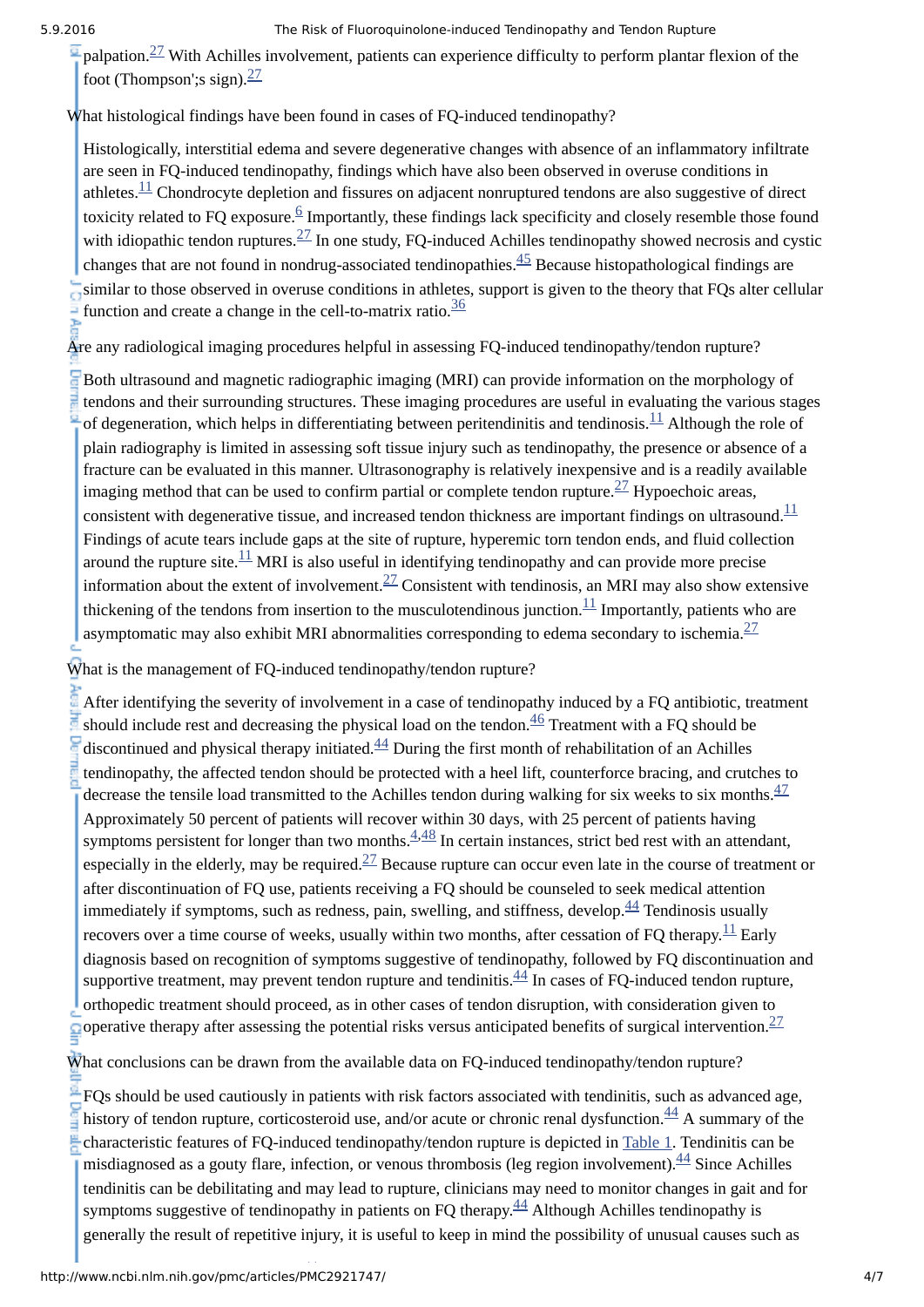drug-induced tendinosis and tear. $^{11}$  $^{11}$  $^{11}$  The modalities of ultrasound and MRI are valuable in assessing the presence, extent, and severity of tendon involvement if symptoms and signs of tendinopathy develop. $^{11}$  $^{11}$  $^{11}$  From a clinical perspective it can be difficult to prove a cause-and-effect relationship between a medication and a side effect. This is true concerning tendon rupture, which may occur in the absence of a causative medication, particularly since reported cases frequently had coexisting risk factors. However, the multitude of clinical reports, pathological findings, and experimental models collectively support a strong correlation between FQ use and tendinopathy. In conclusion, whether a FQ antibiotic is the appropriate drug to prescribe is ultimately a decision that the clinician must make depending on the cause and type of infection, the presence or absence of patient-specific risk factors, and the clinically relevant alternatives that are available.



## [TABLE](http://www.ncbi.nlm.nih.gov/pmc/articles/PMC2921747/table/T1/) 1

Characteristic features of fluoroquinolone-induced tendinopathy/tendon rupture

## **References**

Go to:  $\odot$ 

<span id="page-4-0"></span>1. Waknine Y. Fluoroquinolones earn black box warning for tendon related adverse effects. [www.emedicine.medscape.com](http://www.emedicine.medscape.com/).

<span id="page-4-1"></span>2. Bailey RR, Kirk JA, Peddie BA. Norfloxacin induced rheumatoid disease. N Z Med J. 1983;96:590. [[PubMed](http://www.ncbi.nlm.nih.gov/pubmed/6223241)]

<span id="page-4-2"></span>3. Giovanni C, Zambon A, Bertu L, et al. Evidence of tendinitis provoked by fluoroquinolone treatment. Drug Saf. 2006;29(10):889-896. [[PubMed](http://www.ncbi.nlm.nih.gov/pubmed/16970512)]

<span id="page-4-14"></span>4. Royer RJ, Pierfitte C, Netter P. Features of tendon disorders with fluoroquinolones. Therapie. 1994;49:75–76. [[PubMed](http://www.ncbi.nlm.nih.gov/pubmed/8091374)]

<span id="page-4-3"></span>5. Pierfitte C, Gillet P, Royer RJ. More on fluoroquinolone antibiotics and tendon rupture [letter] N Engl J Med. 1995;332(3):193. [[PubMed\]](http://www.ncbi.nlm.nih.gov/pubmed/7800022)

<span id="page-4-4"></span>6. Akali AU, Niranjan NS. Management of bilateral Achilles tendon rupture associated with ciprofloxacin: a review and case presentation. J Plast Reconstr Aesthet Surg. 2008;61(7):830–834. [[PubMed](http://www.ncbi.nlm.nih.gov/pubmed/17409040)]

<span id="page-4-5"></span>7. Melhus A, Apelqvist J, Larsson J, et al. Levofloxacinassociated Achilles tendon rupture and tendinopathy. Scand J Infect Dis. 2003;35(10):768–770. [\[PubMed\]](http://www.ncbi.nlm.nih.gov/pubmed/14606622)

<span id="page-4-6"></span>8. Gultuna S, Koklu S, Arhan M, et al. Ciprofloxain induced tnedinitis. J Clin Rheumtol. 2009;15(4):201–202. [[PubMed](http://www.ncbi.nlm.nih.gov/pubmed/19455056)]

<span id="page-4-7"></span>9. World Health Organization. Pharmaceutical Newsletter.

[www.who.int/medicines/publications/newsletter/en/news2003\\_1.pdf](http://www.who.int/medicines/publications/newsletter/en/news2003_1.pdf).

<span id="page-4-8"></span>10. Williams RJ, Attia E, Wickiewicz TL. The effect of ciprofloxacin on tendon, paratenon, and capsular fibroblast metabolism. Am J Sports Med. 2000;28(3):364–369. [\[PubMed\]](http://www.ncbi.nlm.nih.gov/pubmed/10843129)

<span id="page-4-9"></span>11. Yu C, Guiffre BM. Achilles tendin-opathy after treatment with fluoro-quinolone. Australas Radiol. 2005;49:407–410. [\[PubMed](http://www.ncbi.nlm.nih.gov/pubmed/16174181)]

<span id="page-4-10"></span>12. Ribard P, Audisio F, Kahan MF, et al. Seven Achilles tendinitis including 3 complicated by rupture during fluoroquinolone therapy. J Rheumatol. 1992;19(9):1479-1481. [\[PubMed](http://www.ncbi.nlm.nih.gov/pubmed/1433021)]

<span id="page-4-11"></span>13. Meyboom RH, Olsson S, Knol A, et al. Achilles tendinitis induced by pefloxacin and other fluoroquinolone derivatives. Pharmacoepidemiol Drug Saf. 1994;3:185–189.

<span id="page-4-12"></span>14. Van der Linden PD, Puijenbroek EPV, Feenstra J, et al. Tendon disorders attributed to fluoroquinolones: a study on 42 spontaneous reports in the period 1988 to 1998. Arthritis Rheum. 2001;45(3):235–239. [[PubMed\]](http://www.ncbi.nlm.nih.gov/pubmed/11409663)

<span id="page-4-15"></span>15. Van der Linden PD, Van der Lei J, Nab HW, et al. Achilles tendinitis associated with fluoroquinolones. Br J Clin Pharmacol. 1999;48:433–437. [PMC free [article\]](http://www.ncbi.nlm.nih.gov/pmc/articles/PMC2014320/) [\[PubMed](http://www.ncbi.nlm.nih.gov/pubmed/10510157)]

<span id="page-4-13"></span>16. Van der Linden PD, Sturkenboom MC, Herings RM, et al. Increased risk of Achilles tendon rupture with quinolone antibacterial use, especially in the elderly patients taking oral corticosteroids. Arch Intern Med.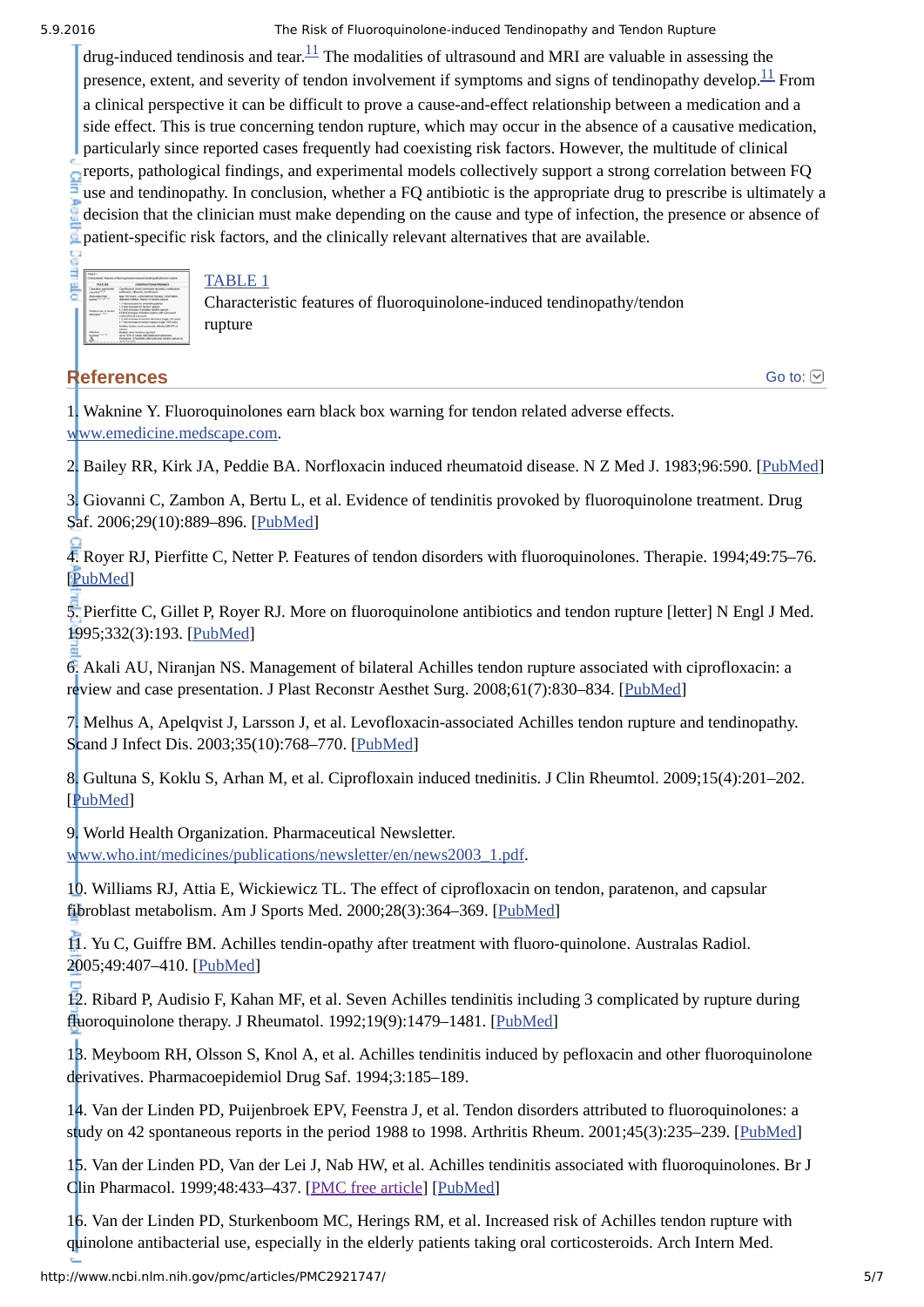2003;163:1801–1807. [\[PubMed\]](http://www.ncbi.nlm.nih.gov/pubmed/12912715)

<span id="page-5-0"></span>17. Wilton LV, Pearce GL, Mann RD. A comparison of ciprofloxacin, nor-floxacin, ofloxacin, azithromycin and cefixime examined by observational cohort studies. Br J Clin Pharmacol. 1996;41:227–284. [PMC free [article\]](http://www.ncbi.nlm.nih.gov/pmc/articles/PMC2042595/) [[PubMed](http://www.ncbi.nlm.nih.gov/pubmed/8730972)]

<span id="page-5-1"></span>18. Seeger JD, West WA, Fife D, et al. Achilles tendon rupture and its association with fluoroquinolone antibiotics and other potential risk factors in a managed care pop-ulation. Pharmacoepidemiol Drug Saf. 2006;15(11):784–792. [[PubMed](http://www.ncbi.nlm.nih.gov/pubmed/16456878)]

<span id="page-5-2"></span>19. Dickey W, Patterson V. Bilateral Achilles tendon rupture simulating peripheral neuropathy: unusual complication of steroid therapy. J R Soc Med. 1987;80(6):386-387. [PMC free [article\]](http://www.ncbi.nlm.nih.gov/pmc/articles/PMC1290864/) [[PubMed\]](http://www.ncbi.nlm.nih.gov/pubmed/3040997)

20. Hersh BL, Heath NS. Achilles tendon rupture as a result of oral steroid therapy. J Am Podiatr Med Assoc. 2002;92(6):355–358. [[PubMed](http://www.ncbi.nlm.nih.gov/pubmed/12070236)]

21. Newnham DM, Douglas JG, Legge JS, Friend JA. Achilles tendon rupture: an underrated complication of corticosteroid treatment. Thorax. 1991;46(11):853–854. [PMC free [article](http://www.ncbi.nlm.nih.gov/pmc/articles/PMC1021044/)] [[PubMed](http://www.ncbi.nlm.nih.gov/pubmed/1771608)]

22. Ford LT, DeBender J. Tendon rupture after local steroid injection. South Med J. 1979;72(7):827–830. [[PubMed](http://www.ncbi.nlm.nih.gov/pubmed/451692)]

<span id="page-5-3"></span>23. Kleinman M, Gross AE. Achilles tendon rupture following steroid injection. J Bone Joint Surg Am. 1983;65(9):1345–1347. [[PubMed\]](http://www.ncbi.nlm.nih.gov/pubmed/6197416)

<span id="page-5-4"></span>24. Royer RJ. Adverse drug reactions with fluroquinolones. Therapie. 1996;51:419-420. [[PubMed](http://www.ncbi.nlm.nih.gov/pubmed/8953821)]

25. Le Huec JC, Schaeverbeke T, Chauveaux D, et al. Epidondylitis after treatment with fluoroquinolone antibiotics. J Bone Joint Surg Br. 1995;77:293–295. [[PubMed](http://www.ncbi.nlm.nih.gov/pubmed/7706350)]

<span id="page-5-5"></span>26. McGarvey WC, Singh D, Trevino SG. Partial Achilles tendon ruptures associated with fluoroquinolone antibiotics: a case report and literature review. Foot Ankle Int. 1996;17:496–498. [\[PubMed](http://www.ncbi.nlm.nih.gov/pubmed/8863030)]

<span id="page-5-6"></span>27. Zavraniecki L, Negrier I, Vergne P, et al. Fluoroquinolone induced tendinopathy: report of 6 cases. J Rheumatol. 1996;23:516–520. [[PubMed](http://www.ncbi.nlm.nih.gov/pubmed/8832995)]

<span id="page-5-7"></span>28. Movin T, Gad A, Gunter P, et al. Pathology of the Achilles tendon in association with ciprofloxacin treatment. Foot Ankle Int. 1997;18:297–299. [[PubMed](http://www.ncbi.nlm.nih.gov/pubmed/9167931)]

<span id="page-5-8"></span>29. Casparian JM, Luchi M, Moffat RE, et al. Quinolones and tendon ruptures. South Med J. 2000;93:488–491. [[PubMed](http://www.ncbi.nlm.nih.gov/pubmed/10832946)]

<span id="page-5-9"></span>30. Chlajed PN, Plit ML, Hopkins PM, et al. Achilles tendon disease in lung transplant recipients: association with ciprofloxacin. Eur Respir J. 2002;19(3):469–471. [\[PubMed\]](http://www.ncbi.nlm.nih.gov/pubmed/11936524)

<span id="page-5-10"></span>31. Corrao G, Zambon A, Bertù L, et al. Evidence of tendinitis provoked by fluoroquinolone treatment: a casecontrol study. Drug Saf. 2006;29(10):889–896. [[PubMed](http://www.ncbi.nlm.nih.gov/pubmed/16970512)]

<span id="page-5-11"></span>32. Muzi F, Gravante G, Tati E, Tate G. Fluoroquinolones-induced tendonitis and tendon rupture in kidney transplant recipients: 2 cases and a review of the literature. Transplant Proc. 2007;39:1673-1675. [\[PubMed\]](http://www.ncbi.nlm.nih.gov/pubmed/17580216)

<span id="page-5-12"></span>33. Khaliq Y, Zhanel GG. Fluoroquinolone-associated tendinopathy: a critical review of the literature. Clin Infect Dis. 2003;36:1404–1410. [\[PubMed](http://www.ncbi.nlm.nih.gov/pubmed/12766835)]

34. Yu C, Giuffre BM. Achilles tendinopathy after treatment with fluoroquinolone. Australas Radiol. 2005;49:407–410. [\[PubMed](http://www.ncbi.nlm.nih.gov/pubmed/16174181)]

<span id="page-5-14"></span>35. Van der Linden PD, Van Puijenbroek EP, Feenstra J, et al. Tendon disorders attributed to fluoroquinolones: a study on 42 spontaneous reports in the period 1988 to 1998. Arthritis Rheum. 2001;45:235–239. [[PubMed](http://www.ncbi.nlm.nih.gov/pubmed/11409663)]

<span id="page-5-15"></span>36. Marti HP, Stoller R, Frey FJ. Fluoroquinolones as a cause of tendon disorders in patients with renal failure/renal transplants. Br J Rheumatol. 1998;37(3):343–344. [\[PubMed\]](http://www.ncbi.nlm.nih.gov/pubmed/9566681)

<span id="page-5-13"></span>37. Haddow LJ, Chandra SM, Hajela V, et al. Spontaneous Achilles tendon rupture in patients treated with levofloxacin. J Antimicrob Chemother. 2003;51(3):747–748. [[PubMed](http://www.ncbi.nlm.nih.gov/pubmed/12615887)]